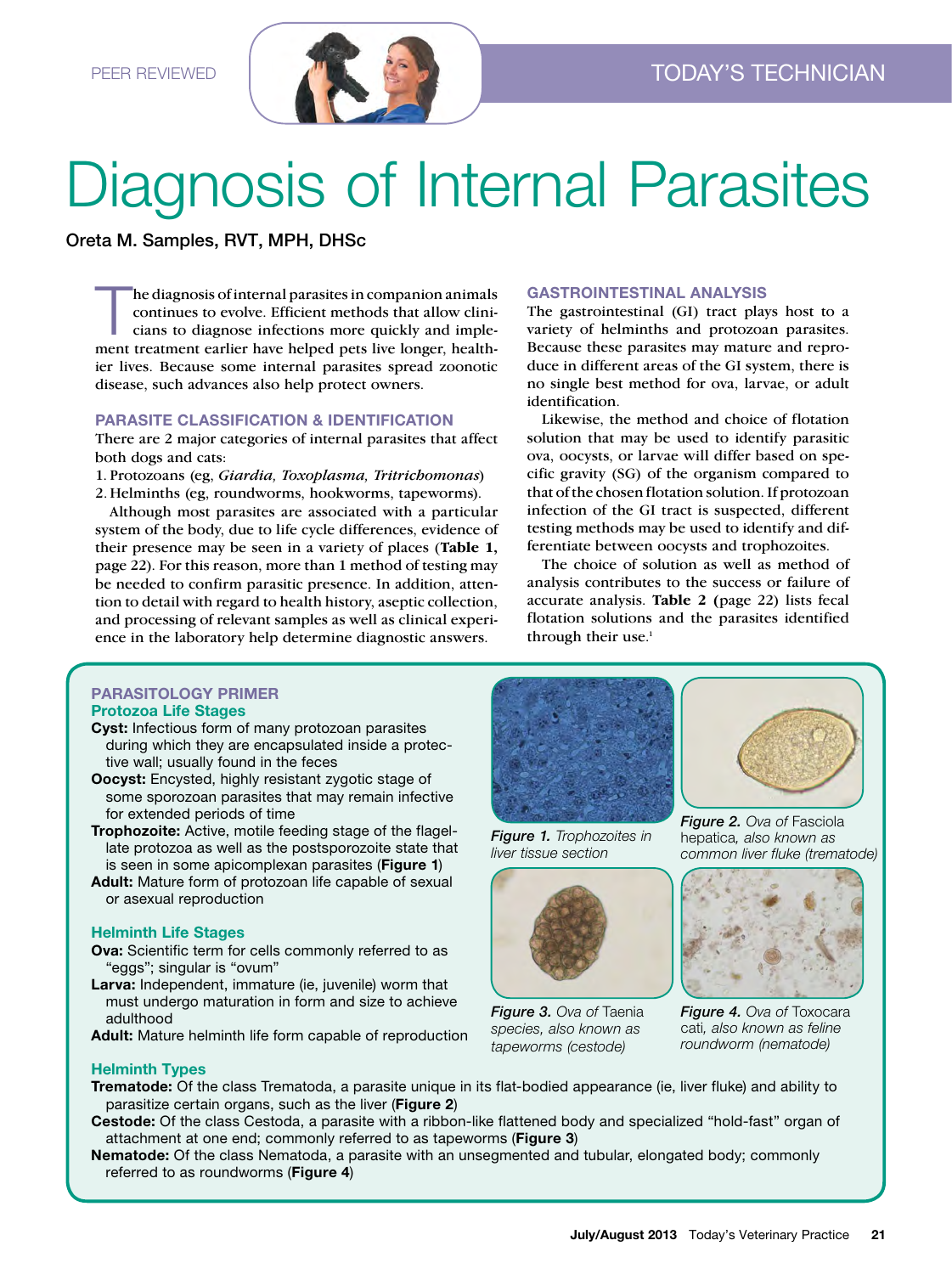| TABLE 1. Diagnostic Testing Organized by |
|------------------------------------------|
| Body System & Target Parasites           |

| <b>Diagnostic Test</b>                                         | <b>Parasite</b><br><b>Classification</b>                                        |  |
|----------------------------------------------------------------|---------------------------------------------------------------------------------|--|
| <b>GASTROINTESTINAL ANALYSIS</b>                               |                                                                                 |  |
| <b>Passive fecal flotation</b><br><b>Centrifugal flotation</b> | Helminth eggs<br>Protozoan cysts                                                |  |
| <b>Vomit flotation</b>                                         | Nematode ova<br>(helminth)                                                      |  |
| <b>Fecal sedimentation</b>                                     | Helminth ova (especially<br>trematode ova)                                      |  |
| <b>Baermann technique</b>                                      | Lungworm larvae in<br>feces                                                     |  |
| <b>Fecal culture</b>                                           | Difficult-to-identify eggs<br>and cysts<br>Nematode larvae<br>Coccidial oocysts |  |
| <b>Stained fecal smear</b>                                     | Protozoan oocysts and<br>trophozoites                                           |  |

BLOOD ANALYSIS

| Direct blood<br>examination  | Heartworm microfilaria               |
|------------------------------|--------------------------------------|
| <b>Modified Knott's test</b> |                                      |
| <b>Buffy coat method</b>     |                                      |
| <b>ELISA testing</b>         | Heartworm antigens<br>and antibodies |
| <b>Stained blood smear</b>   | Blood protozoa                       |
| <b>URINE ANALYSIS</b>        |                                      |
| Urine sedimentation          | Helminth ova                         |
|                              |                                      |

# TABLe 2. Quick Guide to Solutions & Target Parasites<sup>1</sup>

| <b>SOLUTION</b>                                   | <b>IDENTIFIABLE PARASITES</b>                                                                           |  |
|---------------------------------------------------|---------------------------------------------------------------------------------------------------------|--|
| Sodium<br>chloride* <sup>†</sup>                  | Common helminths<br>Protozoan ova and cysts                                                             |  |
| Sheather's*                                       | Common helminths<br>Protozoan ova and cysts<br>(particularly Cryptosporidium<br>oocysts)                |  |
| Sodium nitrate* <sup>†</sup>                      | Common helminths<br>Protozoan ova and cysts                                                             |  |
| Zinc sulfate*                                     | Common helminths<br>(particularly Giardia)<br>Protozoan ova and cysts<br>(particularly lungworm larvae) |  |
| <b>Magnesium</b><br>sulfate* <sup>+</sup>         | Common helminths<br>Protozoan ova and cysts                                                             |  |
| *Nonoffective if fluken are avanagedy use of food |                                                                                                         |  |

\*Noneffective if flukes are suspected; use of fecal sedimentation is advised

†distorts *Giardia* rapidly, subsequently impeding diagnosis

# FECAL FLOTATION

Fecal flotation remains the most common method to detect helminth eggs and protozoan cysts.

# Flotation Solutions

Based on the SG differences of the various parts of a fecal sample (feces, ova, cysts, debris), the recovered eggs are lighter (ie, lower SG) than the flotation solution and will float to the surface. The heavier fecal matter (ie, higher SG) sinks rapidly.

Therefore, the flotation solution must have a higher SG than the parasite eggs or cysts. It is important to note that while water may often be a part of a fecal flotation solution, pure tap water alone cannot be used because the eggs and oocysts are heavier, sinking in the tap water and remaining unidentified.

There are several commonly used fecal flotation solutions that clinicians can quickly make for clinical use (**Table 3**).<sup>1</sup> Choose solutions based on health history and expected findings (Table 2).<sup>1</sup>

# Passive Fecal Flotation

Passive fecal flotation is conducted by mixing fecal matter and flotation solution in a small vial to form a slurry; the vial is then filled until a positive meniscus forms (**Figure 5**). A cover slip is placed over the meniscus and left undisturbed for 10 minutes, which allows the eggs/cysts to float to the top (**Figure 6**). The cover slip is then placed on a microscope slide and scanned at low power for signs of ova or larvae.<sup>2</sup>

# Centrifugal Flotation

Centrifugal flotation "spins down" fecal debris, allowing the eggs/ cysts to float to the solution's surface. Slide preparation is based on the type of centrifuge used (fixed head versus swing head).

There are several centrifugal fecal flotation devices currently available that include a sieve to strain the mixture, which provides a cleaner sample for analysis; these devices include the Fecatector [\(butlerschein.com\)](http://butlerschein.com), Fecalyzer [\(veto](http://www.vetoquinolusa.com)[quinolusa.com\)](http://www.vetoquinolusa.com), and Ovassay Plus [\(zoetis.com\)](http://zoetis.com).





*Figure 5. Positive meniscus*

*Figure 6. Cover slips placed over menisci for fecal flotation test*

# Passive versus Centrifugal Flotation

numerous published studies have established that centrifugation is the preferred technique for parasite identification,<sup>3-6</sup> and is, therefore, the technique recommended by most parasitologists. The centrifugal force allows a more rapid, efficient, and thorough separation of eggs/cysts and debris.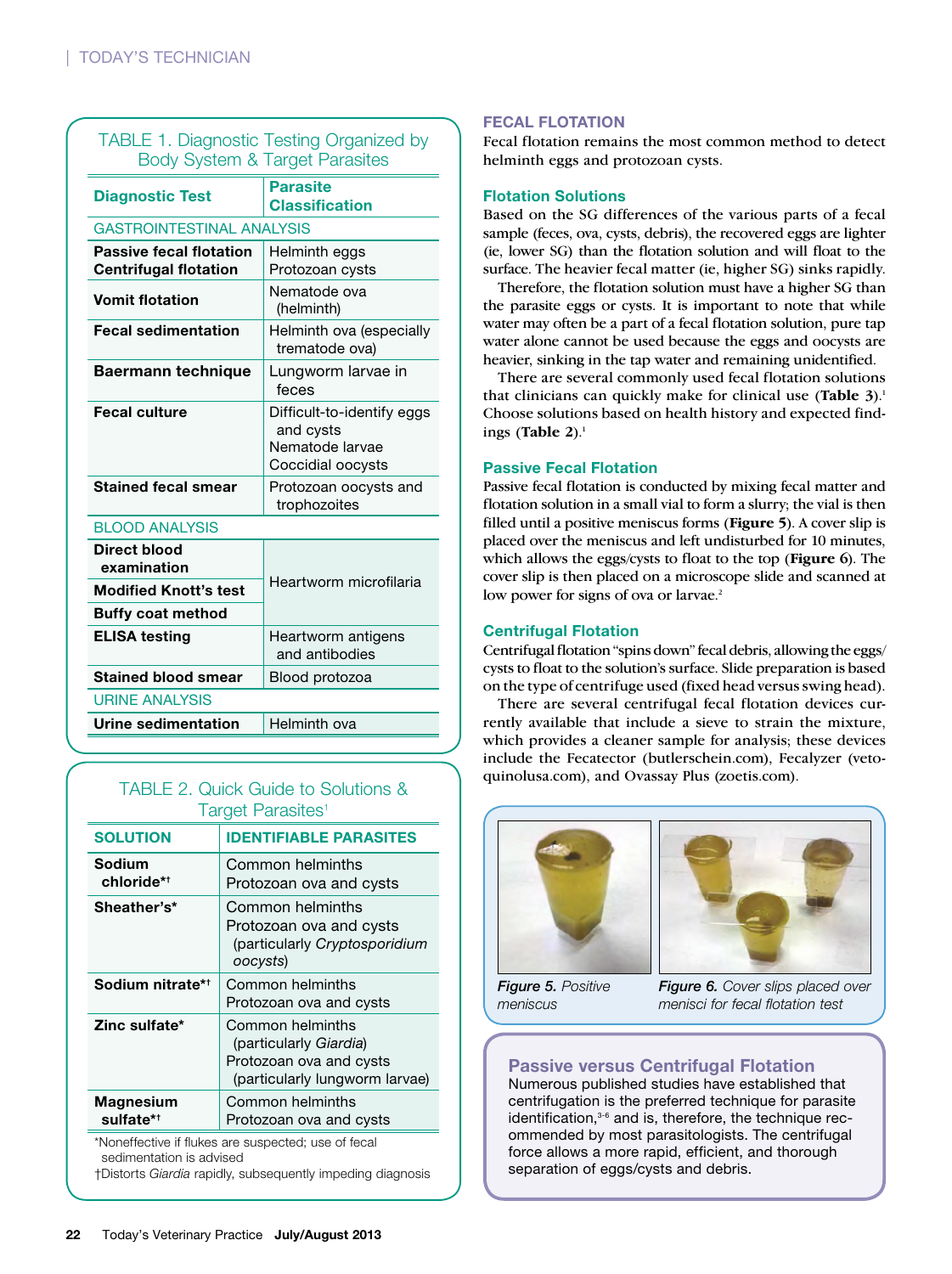| í |        |
|---|--------|
|   | ۰      |
|   |        |
|   | l      |
|   | l      |
|   | j<br>j |

| <b>TABLE 3. Fecal Flotation Solutions<sup>1,2</sup></b> |                                   |                                                                                               |  |
|---------------------------------------------------------|-----------------------------------|-----------------------------------------------------------------------------------------------|--|
| <b>SOLUTION</b>                                         | <b>SPECIFIC</b><br><b>GRAVITY</b> | <b>FORMULATION</b>                                                                            |  |
| Sodium chloride*                                        | 1.2 <sub>2</sub>                  | Add table salt to boiling water until<br>the salt no longer dissolves                         |  |
| Sheather'st                                             | $1.2 - 1.25$                      | 454 g (1 lb) sugar $+$ 355 mL water<br>+ 6 mL 40% formaldehyde (or 1 g<br>crystalline phenol) |  |
| Sodium nitrate                                          | $1.2 - 1.33$                      | 315 g sodium nitrate: 1 L water                                                               |  |
| Zinc sulfate                                            | 1.18                              | 386 g zinc sulfate: 1 L water                                                                 |  |
| Magnesium sulfate                                       | 1.32                              | 350 g Epson salts: 1 L water                                                                  |  |
|                                                         |                                   |                                                                                               |  |

\*Sodium chloride solution, although widely used due to its low cost, is highly corrosive and will distort eggs

†Due to high sugar content, Sheather's solution is sticky and will attract insects if not kept sealed and the surrounding area kept clean.

# VOMIT FLOTATION

While not common, it is possible to identify some nematode ova by evaluating vomit using the same methodology as for fecal flotation. Likewise, vomit may also be scrutinized under a microscope to locate parasites common to the stomach.

Vomit flotation is useful when parasites, such as *Physaloptera* species or *Ollulanus tricuspis*, are suspected in dogs and cats.<sup>2</sup> Vomit flotation should also be included in the initial workup for companion animals that present with chronic vomiting.<sup>2</sup>

# FECAL SEDIMENTATION

The fecal sedimentation test is used to detect ova that have a SG higher than commonly used flotation solutions and, therefore, do not readily float. This method may also be used for ova that will be distorted or destroyed in the presence of a super saturated salt solution.

The sedimentation test is most valuable for identifying fluke ova, which have a higher SG and are larger, denser, and heavier than other ova, and should be performed in suspected cases of infection.<sup>1</sup> Also, because some nongastrointestinal inhabitants, such as *Paragonimus kellicotti* (lung flukes), may also shed ova in sputum or other internal fluids, microscopic examination should be considered.<sup>2</sup>

# BAERMANN TECHNIQUE

The Baermann testing method (often referred to as the "Baermann technique") involves the concentration of nematode larvae from a fecal sample. Although this technique is useful for identification of most nematodal larval forms, it is the gold standard method of testing for suspected

cases of lungworm infection. **Table 4** (page 24) lists the most common lungworm species seen in domestic animals.<sup>7,8</sup>

Successful larval collection relies on the fact that most nematode species lack the ability to swim against gravity. When lungworms are present in the lower respiratory tract, larvae within the airways move with sputum to the pharynx where they are swallowed and later shed in the feces. Thus, in the case of lungworms, no eggs are found in the feces, only larvae.<sup>7</sup> While there are several variations to the treatment of the sample in terms of staining and observation, the basic principle for the Baermann technique remains rooted in the simple apparatus required.

# Step by Step: Baermann Technique

- **1.** Break up fecal specimen and wrap loosely in cheesecloth.
- **2.** Place specimen in tea strainer that is suspended over funnel.

# Step by Step: Fecal Sedimentation Test<sup>2</sup> (Figure 7)

- 1. Mix 2 g of feces with water in a cup (A); remove debris by straining mixture through gauze or cheesecloth into a centrifuge-safe tube (B and C).
- 2. Balance tube and centrifuge at 1500 rpm for 5 minutes (D).
- 3. Pour off liquid without disturbing the sediment.
- 4. Pipette a small amount from the top layer of sediment (E) onto a microscope slide; apply a cover slip for viewing. if sediment is too dense and visibility is obscured, dilute with a drop of water before examining.
- Notes:
- If *protozoan cysts* are suspected, dilute sediment with Lugol's iodine for easier viewing.
- If *protozoan trophozoites* are suspected, evaluate a smear of the sediment prior to adding Lugol's iodine, as iodine kills living trophozoites, impeding visible motility.

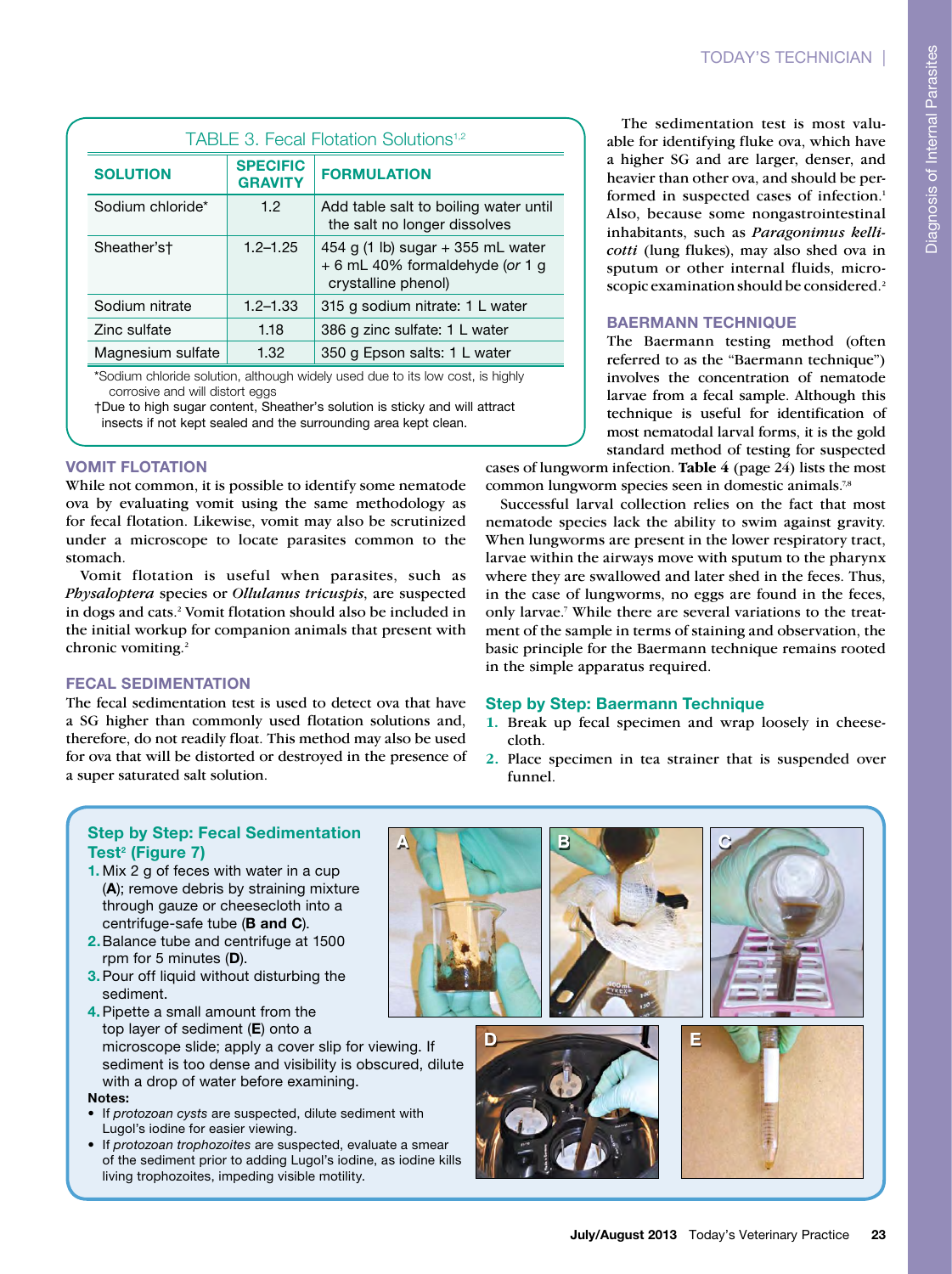- **3.** Clamp rubber tube closed (tube is attached to end of funnel).
- **4.** Pour lukewarm water into the funnel, covering cheesecloth packet.
- **5.** Allow specimen to sit undisturbed overnight.
- **6.** The next day, slowly relax clamp to collect a drop of fluid on a microscope slide. Add 1 drop of Lugol's iodine to stain larvae and view (10×) with cover slip.
- **7.** Alternatively: Release 1 to 2 drops of fluid into small test tube. Add 1 drop of Lugol's iodine, tap mixture, place drop on slide and, with aid of cover slip, view at 10×.

#### FECAL CULTURE

Culturing fecal material is a useful technique when eggs or cysts cannot be properly distinguished or identified. Incubation of the culture at room temperature encourages larval hatching and allows for easy identification.<sup>2</sup>

#### STAINED FECAL SMEAR

As a confirmatory method of identifying protozoan trophozoites, the fecal smear may be stained. The stain allows identification of oocysts and trophozoites by highlighting protozoan internal structures.

Since the iodine stain will kill trophozoites, it is prudent to examine the fecal smear for motile organisms prior to staining; the motility of trophozoites is what renders them easily identifiable. Nonmoving organisms may be difficult to identify within the stained smear.<sup>1,2</sup>

#### Step by Step: Stained Fecal Smear<sup>1,2</sup>

- **1.** Mix a small amount of feces with saline on a microscope slide, creating a thin layer.
- **2.** Using a cover slip, move any fecal material out of the way

# TABLE 4. Common Lungworm Species<br>Seen in Domestic Animals

| <b>Lungworm Species</b>    | <b>Domestic Animal Host</b> |
|----------------------------|-----------------------------|
| Aelurostrongylus abstrusus | Cats                        |
| Capillaria aerophila       | Cats                        |
| Dictyocaulus arnfieldi     | Donkeys and horses          |
| Dictyocaulus eckert        | Deer                        |
| Dictyocaulus viviparus     | Cattle                      |
| Metastrongylus apri        | Pigs                        |
| Muellerius capillaris      | Sheep and goats             |
| Oslerus osleri             | Dogs                        |
| Protostrongylus rufescens  | Sheep and goats             |
|                            |                             |

(to the side) before placing the cover slip on the smear.

- **3.** Examine the slide using 10x and 40x (do not use oil immersion). Trophozoites are motile when unstained.
- **4.** Stain the smear by applying Lugol's iodine (add 1 drop to smear), which will stain the organism's internal structures. The trophozoites will no longer be moving after iodine application.

#### BLOOD ANALYSIS **Heartworms**

Diagnosis of heartworms is both simple and complex, and dominates veterinary parasitological research. A major focus of research involves identification of this parasite as early as possible postinfection in order to facilitate timely treatment.

# Step by Step: Fecal Culture<sup>2</sup>

#### Nematode Larvae

- 1. Place 20 to 30 g of fresh feces in a glass jar. Break up feces and moisten with water; do not add enough water to make the solution soupy.
- 2. Store away from direct sunlight at room temperature for 7 days. Observe daily for condensation inside jar. If there is no condensation, mist contents lightly to maintain a moist environment.
- 3. On day 7, collect drops of moisture with small brush or inoculation loop and transfer them to microscope slide.
- 4. Stain the slide with iodine and kill larvae by passing slide over Bunsen burner. Killed larvae extend their bodies, making identification easier.

#### Coccidial Oocysts (Figure 8)

- 1. Mix 20 to 30 g of fresh feces with 60 mL of 2.5% potassium dichromate (A and B).
- 2. Pour mixture into petri dish (C), cover with lid, and incubate at room temperature for 3 to 5 days. Aerate each day by gently swirling contents with lid removed (D).
- **3.** On day 5, use fecal sedimentation to evaluate the sample.
- 4. Follow up by processing fecal sediment with centrifugal fecal flotation; then examine microscopically for oocysts.

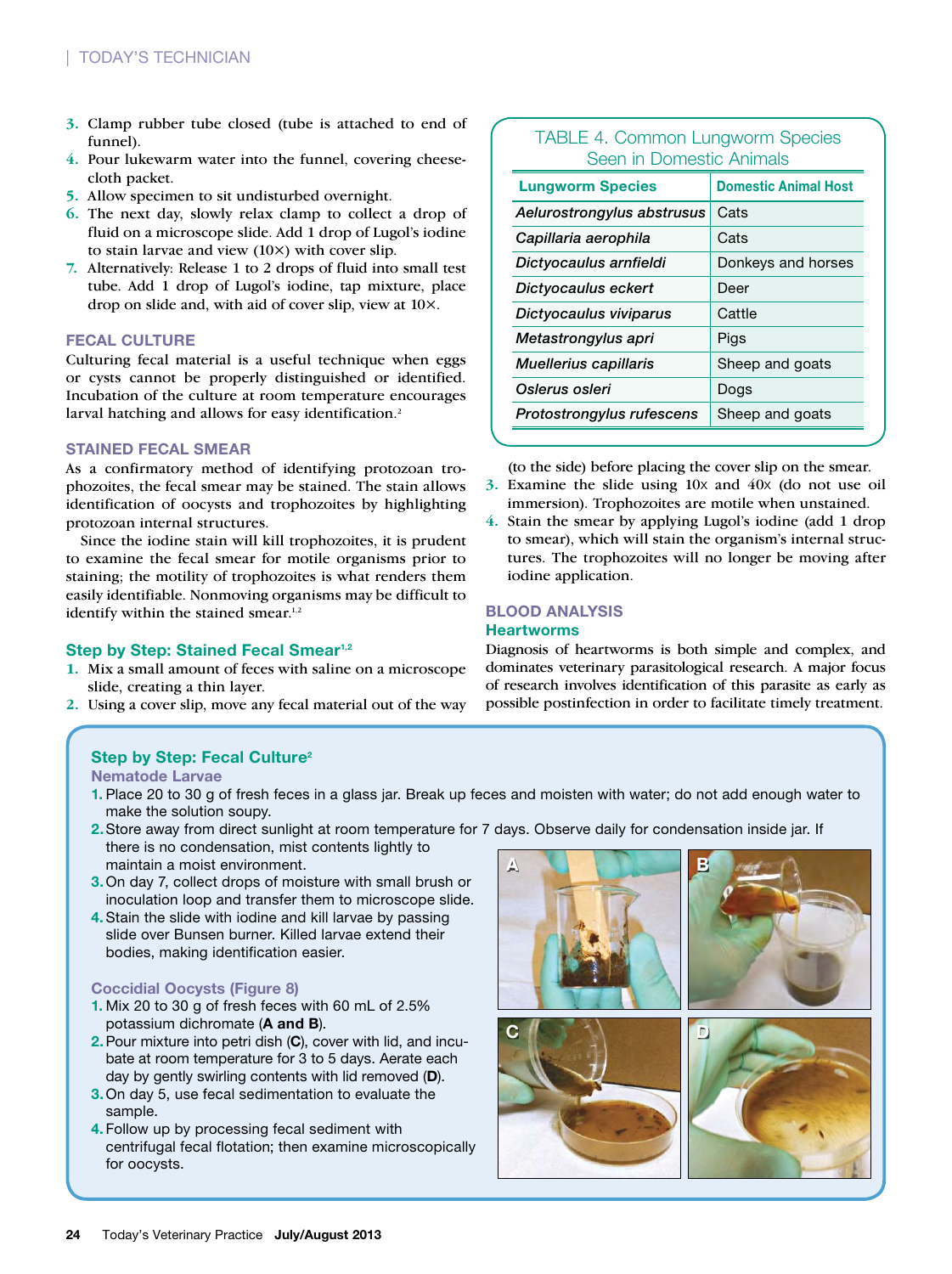#### Protozoan Parasites

Other parasites may infect various blood cells.

For instance, *Hepatozoon* is transmitted by ingestion of infected ticks, most notably *Amblyomma maculatum* and *Rhipicephalus sanguineus*. It should be noted that *H americanum* occurs only in North America and is carried by *A maculatum*. *Hepatozoon* presents on the surface of polymorphonuclear leukocytes as well as in skeletal muscle.<sup>9</sup>

Other protozoan parasites, such as *Babesia canis*, are transmitted through the bite of the tick *Rhipicephalus sanguineus*. *B canis* presents within canine erythrocytes.

#### HEARTWORM IDENTIFICATION

The 3 manual methods routinely recognized for immediate detection of microfilariae are:

- **Direct blood examination** (examining a drop of blood on a slide)
- • **Modified Knott's test** (examination of centrifuged blood sediment)
- **Examination via concentrated filter test** (**Figure 9**).

The **buffy coat method** isolates motile microfilariae within the buffy coat layer, which is seen in centrifuged hematocrit tubes of whole blood, located between the red blood cell layer and plasma. This method, while considered fast, requires more prep time than the methods mentioned above. It should not be relied upon for definitive diagnosis because microfilaria may be difficult to see.

Use of **enzyme-linked immunosorbent assay** (ELISA) testing methods, such as the SNAP Heartworm Test or SNAP 4Dx Plus Test [\(idexx.com\)](http://idexx.com), are also useful for in-clinic detection of either antigen or antibody in patients with or without clinical signs of heartworm disease but no evidence of circulating microfilaria detected through manual examination of blood (due to lack of reproducing females at time of testing).

**Testing for antigens** produced by parasites remains the most widely used method of detection with regard to heartworm disease as it is quick and economically feasible. It should be noted that more than 1 method is often used to confirm results, whether negative or positive.

#### Step by Step: Buffy Coat Method<sup>9</sup>

- **1.** Prepare a hematocrit tube using whole blood. Be sure to seal one end of the tube with sealant clay.
- **2.** Process the tube in a microhematocrit centrifuge at 1500 rpm for 5 minutes.
- **3.** Place centrifuged tube on microscope stage and, using 4x objective with low light, examine the area between the



**Figure 9.** Dirofilaria immitus *microfilariae identified by concentrated filtering technique with staining at 10× (A) and 40× (B).* 

buffy coat and plasma for microfilariae movement.

**4.** If desired, break tube at the buffy coat layer and tap plasma onto a slide. Add a drop of methylene blue stain, a drop of physiological saline, and cover slip. Observe under 10x objective, with low to medium light, and scan for microfilariae.

#### PROTOZOA IDENTIFICATION IN BLOOD

Diagnosis of unicellular parasites is easily accomplished in a clinical setting by examination of a **stained blood smear**. The best samples to evaluate are those from animals with an acute infection. A more definitive diagnosis or confirmatory testing (such as in the case of *Babesia*) may be achieved through **diagnostic serology** as well as utilization of **diagnostic laboratory services**.

Staining may be accomplished using 1 of the following stains:

- Giemsa
- Quik-Dip Stain [\(mercedesmedical.com\)](http://mercedesmedical.com)
- Dip-Quick Stain [\(jorvet.com\)](http://jorvet.com).

The gold standard for blood protozoan identification is Giemsa stain, but the quick-dip, 3-step systems also yield satisfactory results, of which several varieties are commonly used in clinical practice.<sup>9</sup>

#### Step by Step: Giemsa Staining of Blood Film<sup>2</sup>

- **1.** Air dry a prepared blood film.
- **2.** Fix in methanol for 5 minutes and air dry again.
- **3.** Cover with Giemsa stain (1:20 Giemsa:distilled water ratio).
- **4.** Allow to stand for 30 minutes undisturbed.
- **5.** Gently rinse slide with tap water.
- **6.** Air dry and view.

*Note: Parasite cytoplasm will stain blue while the nucleus will stain pink/magenta.*

#### ANALYSIS OF URINE

There are several parasites restricted to the urinary system, such as the giant kidney worm (*Dioctophyma renale*) and bladder worm (*Pearsonema plica*). The presence of these parasites is most easily confirmed by identifying the presence of ova in urine.

Ova may be identified by examining urine sediment samples collected through cystocentesis. To avoid contamination, cystocentesis is preferred over clean catch, voided specimens. Prior to testing, sample integrity should be guarded to avoid outside contamination, such as contact with insects, pollen, or other environmental debris.2,9

#### Step by Step: Urine Sedimentation<sup>2</sup>

- **1.** Place 5 to 10 mL of urine in a conical tube; centrifuge at 1500 to 2000 rpm for 5 minutes.
- **2.** Decant supernatant; examine the approximately 0.5 mL of sediment left in the tip of the tube.
- **3.** Re-suspend by stirring with a wooden stick or pipette and transfer a drop to a microscope slide.
- **4.** Add a cover slip and examine the slide for ova.

*Note: I have had some success staining the sediment with Sedi-Stain [\(bd.com\)](http://bd.com) prior to examination.*